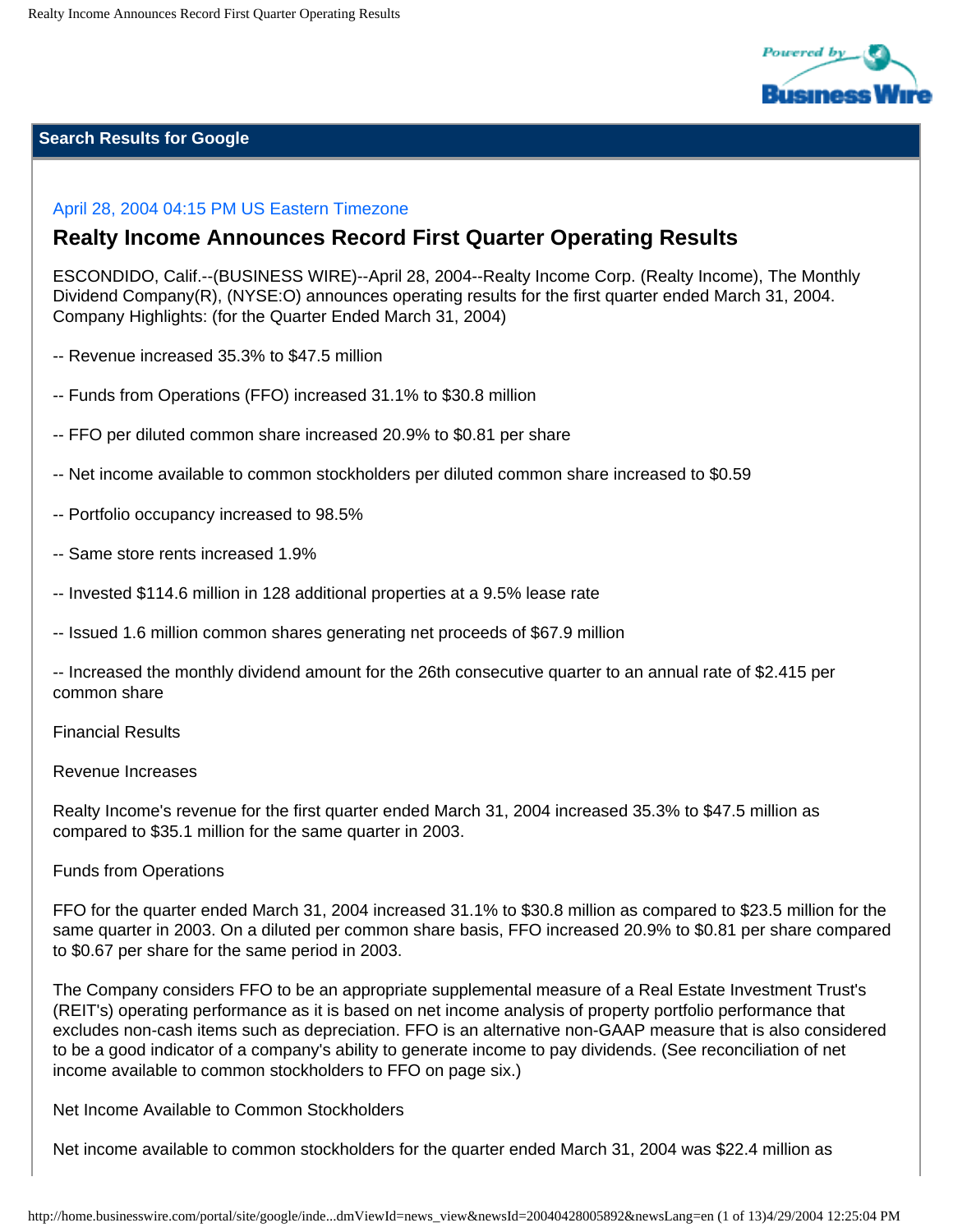compared to \$15.6 million for the same period in 2003. On a diluted per common share basis, net income for the quarter was \$0.59 per share as compared to \$0.45 per share for the same period in 2003.

The calculation to determine net income for a real estate company includes gains and losses from the sale of investment properties. The amount of gains and losses varies from quarter to quarter according to the timing of property sales. This variance can significantly impact net income.

During the first quarter of this year, income from continuing operations available to common stockholders increased by \$0.11 per share to \$0.55 per share in 2004 as compared to \$0.44 per share in 2003, on a diluted per common share basis.

## Dividend Information

In March 2004, Realty Income announced the 26th consecutive quarterly increase in the amount of the monthly dividend on its common stock. This marked the 28th increase in the amount of the dividend since the Company's listing on the New York Stock Exchange in 1994. Through March 31, 2004, the Company has paid 404 consecutive monthly dividends throughout its 35-year operating history. The amount of the monthly dividend was increased to \$0.20125 per share from \$0.20 per share, for an annualized dividend amount of \$2.415 per share. The Company continues its 35-year policy of declaring and paying common stock dividends every month.

# Real Estate Portfolio Update

As of March 31, 2004, Realty Income's portfolio of freestanding, single-tenant retail properties consisted of 1,510 properties located in 48 states, leased to 88 retail chains doing business in 28 retail industries. The properties are leased under long-term, net leases with a weighted average remaining lease term of approximately 11.9 years.

# Portfolio Management Activities

The Company's portfolio of retail real estate properties owned, primarily under 15- to 20-year net leases, continues to perform well and provide dependable lease revenue supporting the payment of monthly dividends. As of March 31, 2004, portfolio occupancy was 98.5% with only 23 properties available for lease out of 1,510 properties in the portfolio.

Same store rents on 1,101 properties under lease during the three months ended March 31, 2004 and 2003 increased 1.9% to \$33.92 million from \$33.30 million in 2003.

# Property Acquisitions

During the first quarter, Realty Income, and its wholly-owned subsidiary, Crest Net Lease Inc., invested \$114.6 million in 128 new properties and properties under development. Realty Income invested \$104.5 million in 115 new properties and properties under development with an initial contractual lease yield of 9.5%. The 115 new properties are located in 12 states and are 100% leased under net-lease agreements with an initial average lease length of 16.6 years. They are leased to four different retail chains in two industries: convenience store and restaurant. In addition, Crest Net Lease invested \$10.1 million in 13 properties and properties under development.

During 2004, Realty Income anticipates it will acquire additional properties utilizing its acquisition credit facility, the proceeds from property dispositions, internally generated cash flow and the proceeds from the potential offering of public securities. Realty Income maintains an unsecured credit facility with borrowing capacity of \$250 million, which is used to fund acquisitions in the near term. The outstanding balance on the Company's acquisition credit facility at the end of the first quarter was \$33.2 million with \$216.8 million available to fund additional acquisitions.

## Property Dispositions

Realty Income continues to successfully execute its asset disposition program. The objective of the program is to sell assets when the Company believes the reinvestment of the sales proceeds will generate higher returns,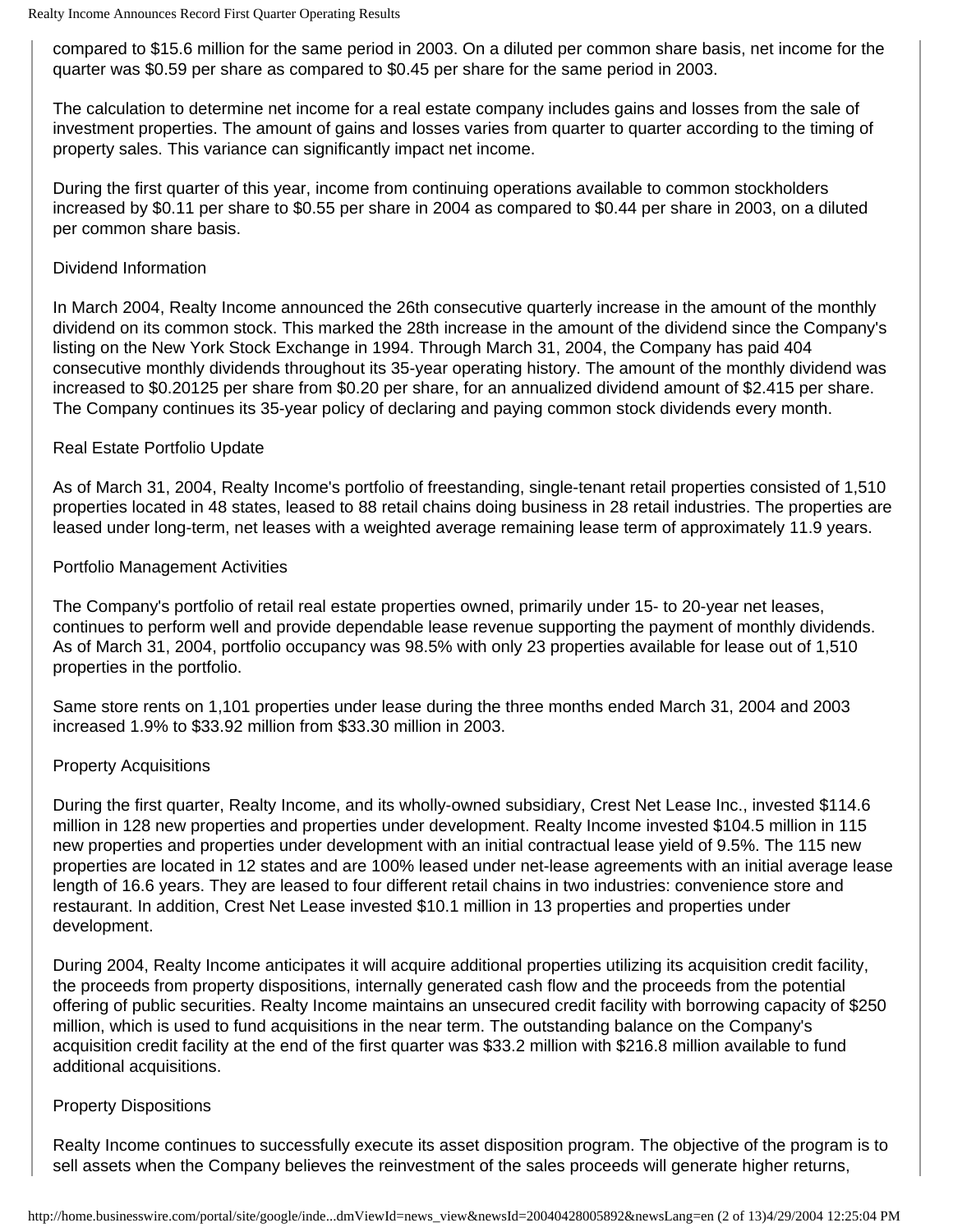enhance the credit quality of the Company's real estate portfolio or increase the average lease length.

During the first quarter of 2004, Realty Income sold nine properties for \$6.0 million, which resulted in a gain on sales of \$1.4 million. The properties sold consisted of: seven child care properties and two restaurant properties. The proceeds were or will be used to pay down the Company's acquisition credit facility and invest in new properties.

Other First Quarter 2004 Activities

Shelf Registration of \$800 Million

In February 2004, Realty Income filed a shelf registration with the Securities and Exchange Commission relating to the periodic issuance of public securities. The amount available under the shelf registration was increased to \$800 million and the shelf registration was declared effective by the Securities and Exchange Commission on March 15, 2004.

### Issuance of Common Stock

On March 26, 2004, Realty Income issued 1.6 million common shares priced at \$44.75 per share. The net proceeds of \$67.9 million from the offering were used to fund new property acquisitions and to repay a portion of the amount outstanding on the Company's \$250 million unsecured acquisition credit facility.

## Crest Net Lease

Crest Net Lease is a subsidiary of Realty Income focused on acquiring and subsequently marketing net-leased properties for sale. During the first quarter ended March 31, 2004, Crest sold 19 properties for \$31.0 million and reported a gain on sales of \$4.1 million. During the same quarter, Crest also invested \$10.1 million in 13 properties and properties under development. At the end of the first quarter, Crest carried an inventory of \$36.4 million, which consists of 31 properties held for sale.

Management's goal is for Crest to carry an average inventory of approximately \$20 to \$25 million in properties. Crest generates an earnings spread on the difference between the lease payments it receives on the properties held in inventory and the cost of the capital used to acquire properties. Management believes that, at this level of inventory, earnings will more than cover the ongoing operating expenses of Crest.

Crest's contribution to Realty Income's FFO depends on the timing and the number of property sales, if any, in a given quarter. During the first quarter ended March 31, 2004, Crest generated \$3.3 million, or \$0.09 per diluted common share in FFO for Realty Income, as compared to \$85,000, or \$0.00 in 2003.

## CEO Comments on First Quarter 2004 Operating Results

Commenting on Realty Income's financial results and real estate operations, Tom A. Lewis, chief executive officer stated, "We are pleased to once again report increases in our revenue, funds from operations and dividends to shareholders during the first quarter of 2004. During the quarter, FFO before Crest Net contributions grew by 7.5% to \$0.72 per share compared to \$0.67 in the same period one year ago. In addition, Crest Net Lease experienced strong FFO growth of \$0.09 per share in the first quarter of 2004, compared to less than \$0.01 in the first quarter of 2003. Our portfolio of 1,510 retail properties continues to experience strong performance with same store rents rising 1.9% during the quarter and occupancy at a healthy 98.5%.

"We are also delighted with our progress in portfolio acquisitions during the first quarter, adding 128 new properties and investing \$114.6 million at average lease yields of 9.5%. At the same time, we were successful in accessing the public capital markets with an offering of common shares that was well received. The proceeds from this offering allowed us to reduce borrowings on our credit facility, which had been used to temporarily fund the acquisition of new properties during the quarter. In addition, our Crest Net Lease subsidiary continues to perform well and positively contribute to Realty Income's earnings. The market for net-leased retail properties, while competitive, remains positive with numerous acquisition opportunities for the Company to consider. We believe our ability to act quickly and fund large acquisitions, without financing contingencies, provides us with a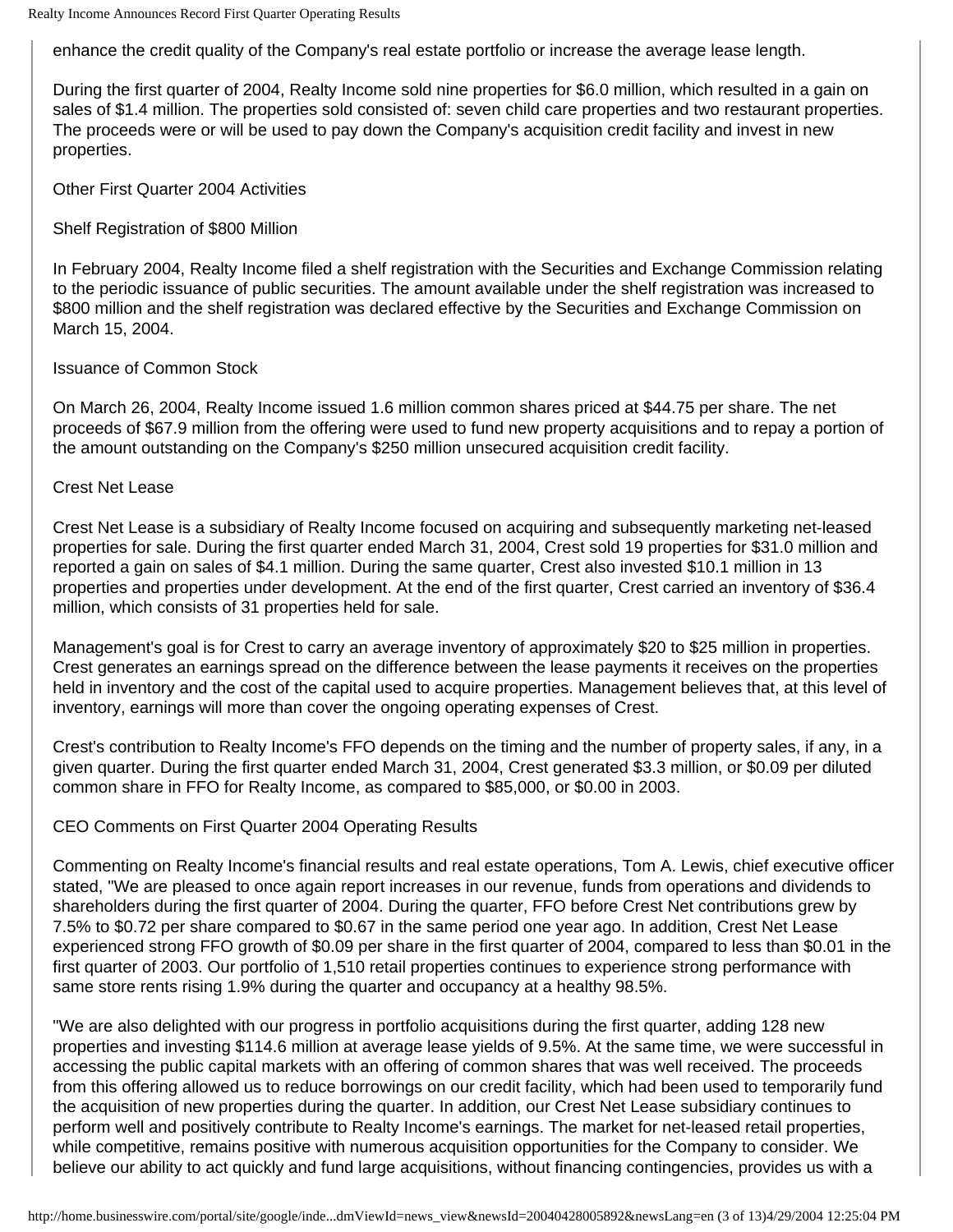competitive advantage in the marketplace. We anticipate acquiring approximately \$250 million in properties for Realty Income and Crest during 2004 and, with \$114.6 million in acquisitions during the first quarter, we are well on our way to achieving this goal. We have ready access to capital with approximately \$217 million available on our \$250 million credit facility, and our balance sheet remains one of the strongest and most conservative in our industry.

"We are also pleased with the continued increases in lease revenue and funds from operations that have allowed us to regularly increase the amount of the monthly dividend. This quarter we announced the 26th consecutive quarterly increase, the 28th since we became a public company in 1994. The operations of the Company remain strong, our earnings are solid and we continue to work according to the conservative business strategy that has served us well for more than 35 years."

# Earnings Commentary

Realty Income's FFO per common share has historically tended to be stable and fairly predictable because of the long-term leases that are the primary source of the Company's revenue. There are, however, several factors that can cause FFO per common share to vary from levels that have been anticipated by the Company. These factors include, but are not limited to, changes in interest rates, occupancy rates, periodically accessing the capital markets, the level and timing of property acquisitions and dispositions, lease rollovers, the general real estate market, the economy and the operations of Crest Net Lease.

## 2004 Estimates

Management estimates that FFO per common share for 2004 should range from \$3.09 to \$3.13, which would equate to an increase of approximately 5.8% to 7.2% over 2003 FFO per share of \$2.92. This change from previous guidance of \$3.06 to \$3.10 is attributable to anticipated increases in FFO per share contributions from Crest Net Lease. FFO for 2004 is based on an estimated diluted net income per share range of \$2.20 to \$2.24, adjusted (in accordance with the National Association of Real Estate Investment Trust's (NAREIT's) definition of FFO) for estimated real estate depreciation of \$1.04 and potential gain on sales of investment properties of \$0.15 per share.

Management further estimates that Crest Net Lease could contribute between \$0.15 to \$0.17 per share to Realty Income's FFO during 2004. These revised estimates from previous guidance of \$0.12 to \$0.14 per share are attributable to an anticipated increase in profits from Crest during 2004. Crest's primary business is the purchase and sale of properties for a profit. These sales may occur at various times during the course of the year, which could cause FFO, in certain quarters, to fluctuate from normal levels.

The Company also notes that its Class B preferred stock is callable beginning May 25, 2004 and its Class C preferred stock is callable beginning July 30, 2004. The Company is considering, but has made no final decision regarding, the redemption of the Class B or Class C preferred shares. Should the Company elect to redeem all of these outstanding shares, it would incur a one-time, non-cash charge of approximately \$3.8 million or \$0.096 in FFO per diluted share. This non-cash charge would be to reclassify the original issuance cost of the Class B and Class C preferred stock to preferred stock dividends (as required by the Securities and Exchange Commission).

If the Class B and Class C preferred shares are redeemed with proceeds from a new preferred stock issuance on or near the initial call dates of the outstanding Class B and C preferred shares, the Company anticipates a cash savings in 2004 of approximately \$1.0 million, or \$0.025 in FFO per diluted share, due to lower preferred stock dividend payments. The net effect of the redemption combined with the issuance of new preferred shares would be a reduction in 2004 FFO per diluted share of approximately \$0.07. This non-cash reduction has not been included in the Company's revised 2004 FFO per share guidance of \$3.09 to \$3.13 per share.

## Forward-Looking Statements

Statements in this press release, which are not strictly historical, are "forward-looking" statements. Forwardlooking statements involve known and unknown risks, which may cause the Company's actual future results to differ materially from expected results. These risks include, among others, general economic conditions, local real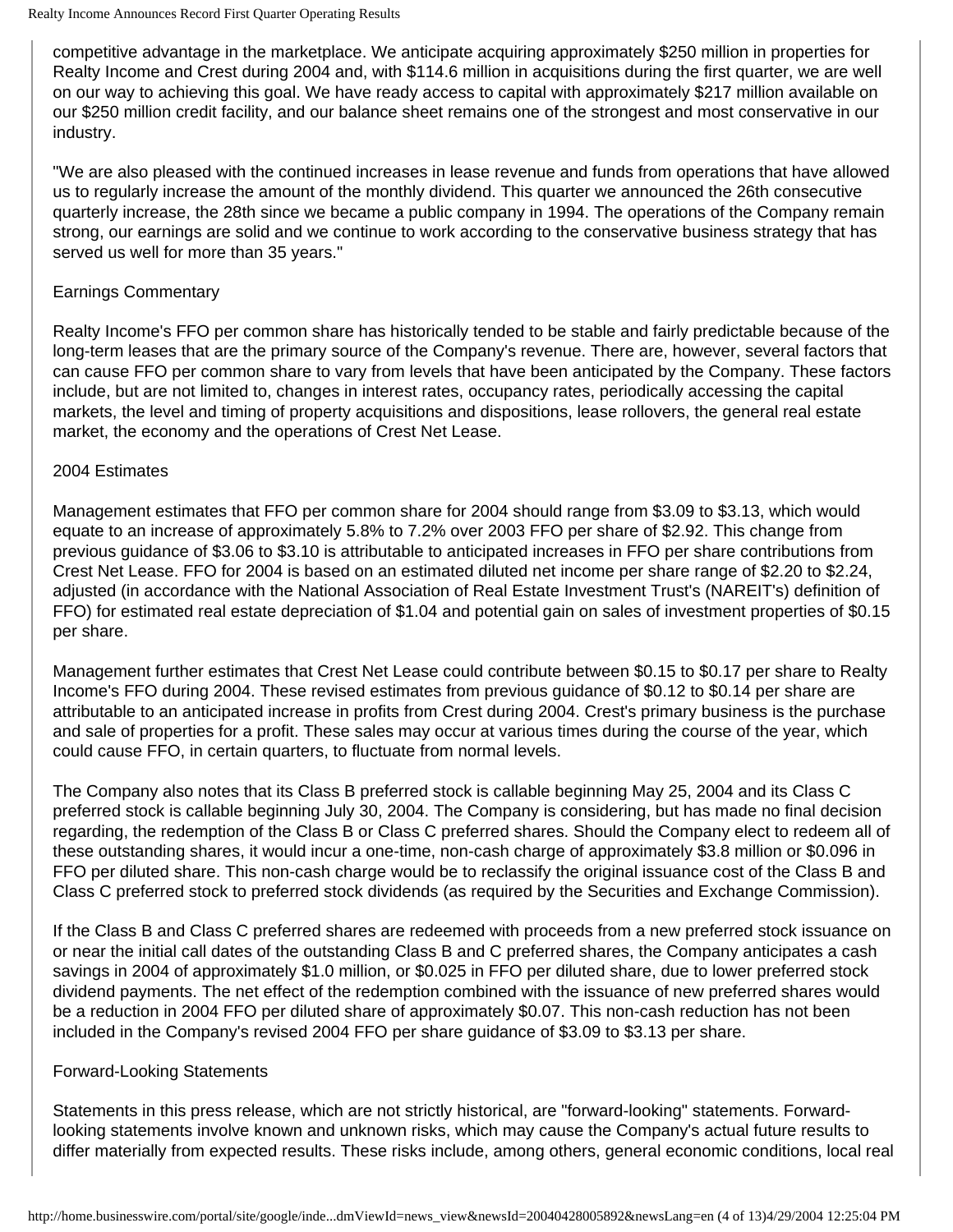estate conditions, the availability of capital to finance planned growth, property acquisitions and the timing of these acquisitions, and the profitability of the Company's subsidiary, Crest Net Lease, as described in the Company's filings with the Securities and Exchange Commission. Consequently, such forward-looking statements should be regarded solely as reflections of the Company's current operating plans and estimates. Actual operating results may differ materially from what is expressed or forecast in this press release. The Company undertakes no obligation to publicly release the results of any revisions to these forward-looking statements that may be made to reflect events or circumstances after the date these statements were made.

Realty Income is The Monthly Dividend Company(R), a New York Stock Exchange real estate company dedicated to providing shareholders with dependable monthly income. As of March 31, 2004, the Company had paid 404 consecutive monthly dividend payments throughout its 35-year operating history. The monthly income is supported by the cash flows from over 1,500 retail properties owned under long-term lease agreements with leading regional and national retail chains. The Company is an active buyer of net-leased retail properties nationwide.

Note to Editors:

Realty Income press releases are available at no charge by calling our toll-free investor hotline number: 888-811- 2001, or through the Internet at<http://www.realtyincome.com/Investing/News.html>.

# CONSOLIDATED STATEMENTS OF INCOME For the three months ended March 31, 2004 and 2003

(dollars in thousands, except per share amounts)

|                                                        |       | 2004 2003             |
|--------------------------------------------------------|-------|-----------------------|
| REVENUE                                                |       |                       |
| Rental                                                 |       | \$42,934 \$34,705     |
| Gain on sales of real estate acquired for resale 4,109 |       | 276                   |
| Other                                                  |       | 463 90                |
|                                                        |       | 47,506 35,071         |
|                                                        |       |                       |
| <b>EXPENSES</b>                                        |       |                       |
| Interest                                               |       | 8,710 5,964           |
| Depreciation and amortization                          |       | 9,789 7,875           |
| General and administrative                             |       | 3,286 2,747           |
| Property                                               |       | 779 614               |
| Income taxes                                           |       | 1,620 166             |
|                                                        |       | 24, 184 17, 366       |
|                                                        |       |                       |
| Income from continuing operations                      |       | 23,322 17,705         |
| Income from discontinued operations                    | 1,529 | 329                   |
| Net income                                             |       | 24,851 18,034         |
| Preferred stock dividends                              |       | $(2, 428)$ $(2, 428)$ |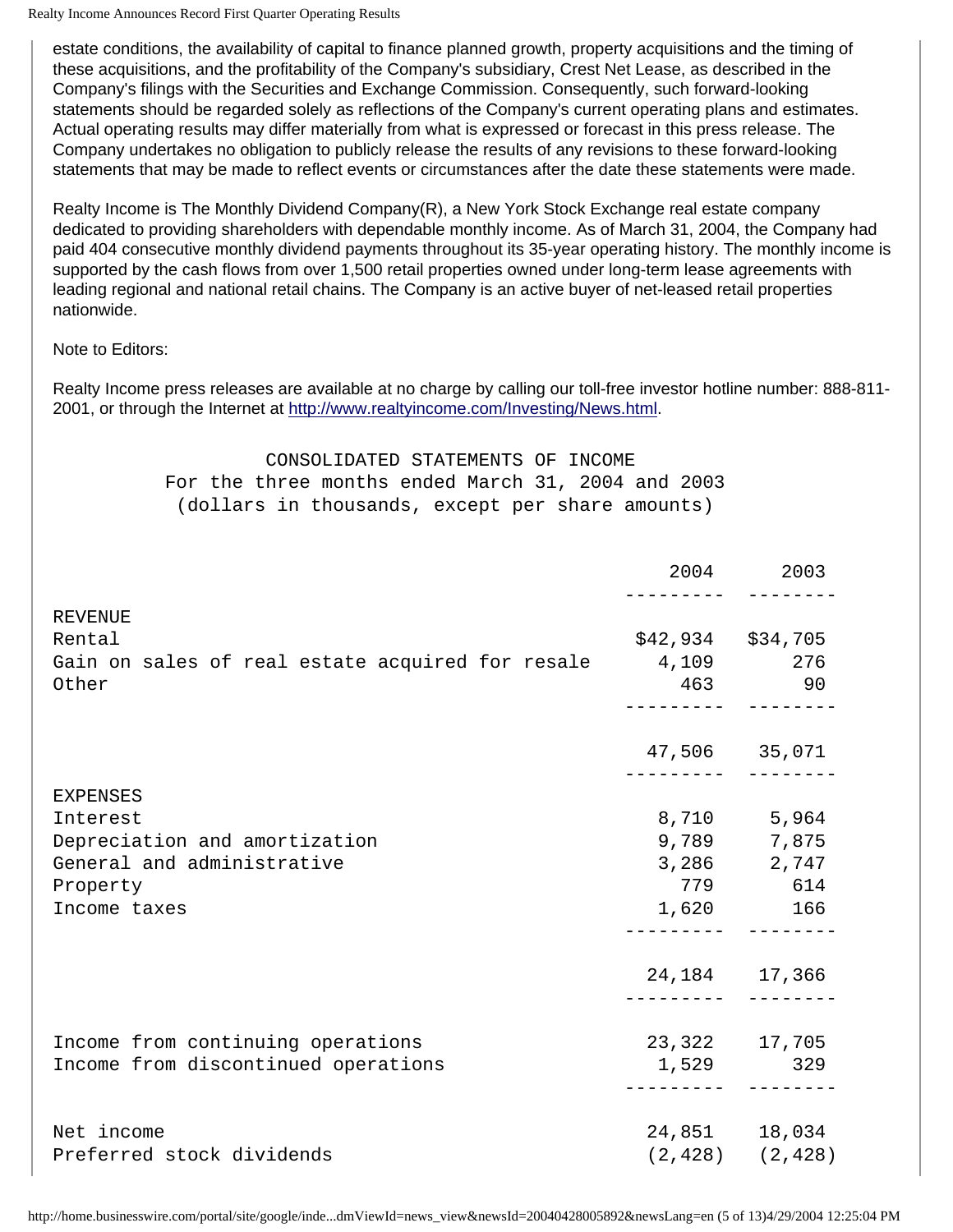```
Realty Income Announces Record First Quarter Operating Results
```

| Net income available to common stockholders                       | $$22,423$ $$15,606$ |             |
|-------------------------------------------------------------------|---------------------|-------------|
| Funds from operations available to<br>common stockholders (FFO)   | $$30,760$ $$23,503$ |             |
| Per share information for common stockholders:                    |                     |             |
| FFO, basic and diluted from:<br>FFO before Crest Net contribution | $$0.72$ $$0.67$     |             |
| Crest Net Lease                                                   | 0.09                | 0.00        |
| Total FFO                                                         | 0.81                | 0.67        |
| Income from continuing operations, basic and                      |                     |             |
| diluted                                                           | \$<br>0.55          | \$<br>0.44  |
| Net income, basic and diluted                                     | \$<br>0.59          | \$0.45      |
| Cash dividends paid                                               | \$<br>0.600         | \$<br>0.585 |

--------- --------

#### FUNDS FROM OPERATIONS

 For the three months ended March 31, 2004 and 200 (dollars in thousands, except per share amounts)

|                                                                                                 | 2004                      | 2003                |
|-------------------------------------------------------------------------------------------------|---------------------------|---------------------|
|                                                                                                 |                           |                     |
| Net income available to common stockholders<br>Depreciation and amortization:                   |                           | $$22,423$ $$15,606$ |
| Continuing operations                                                                           |                           | 9,789 7,875         |
| Discontinued operations                                                                         | 27                        | 218                 |
| Depreciation of furniture, fixtures & equipment<br>Gain on sales of investment properties,      |                           | (30)<br>(29)        |
| discontinued operations                                                                         |                           | $(1, 450)$ (166)    |
|                                                                                                 |                           |                     |
| Funds from operations available to common                                                       |                           |                     |
| stockholders                                                                                    |                           | $$30,760$ $$23,503$ |
|                                                                                                 | . = = = = = = = =         | =========           |
| Dividends paid to common stockholders                                                           | \$22,802                  | \$20,450            |
| FFO in excess of dividends                                                                      | \$7,958                   | \$3,053             |
| FFO per common share, basic and diluted<br>Weighted average number of common shares used<br>for | \$0.81                    | \$0.67              |
| computation per share:                                                                          |                           |                     |
| Basic                                                                                           | 38, 114, 172 34, 964, 864 |                     |
| Diluted                                                                                         | 38, 160, 639 35, 005, 985 |                     |
|                                                                                                 |                           |                     |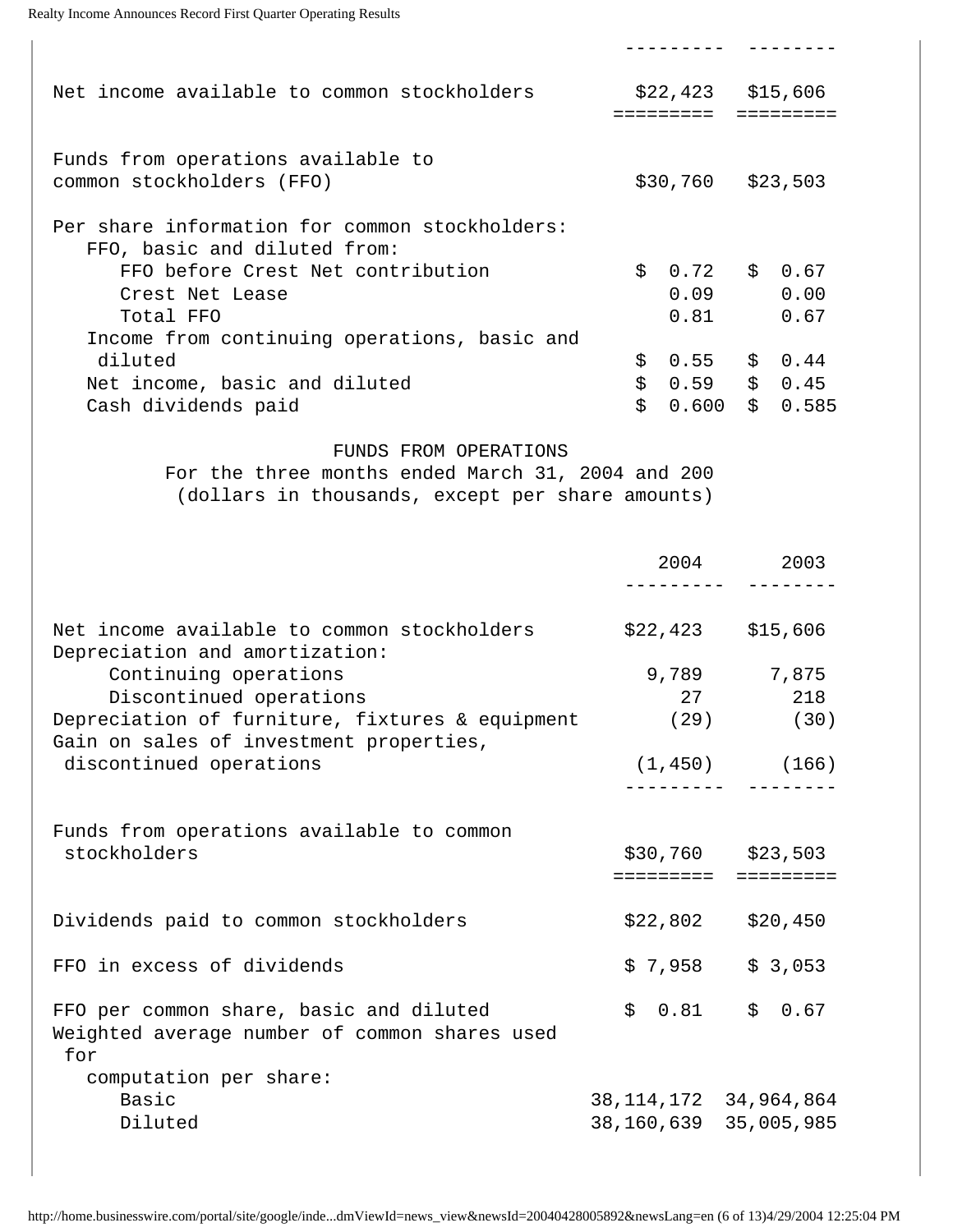Contributions by Crest Net Lease to Funds from Operations for the Three Months Ended March 31, 2004 and 2003 (Dollars in Thousands, Except Per Share Amounts)

| Gain on sales of real estate acquired for resale      |                     | $$4,109$ $$276$                |
|-------------------------------------------------------|---------------------|--------------------------------|
| Rent and other revenue                                |                     | 1,001 95                       |
| Interest expense                                      |                     | $(229)$ $(77)$                 |
| General and administrative expense                    |                     | $(124)$ $(172)$                |
| Property expenses                                     |                     | $(8)$ (6)                      |
| Income taxes                                          |                     | $(1, 467)$ (31)                |
| Funds from operations contributed by Crest            |                     | $$3,282$ $$85$<br>eeeeee eeeee |
| FFO per common share, basic and diluted               |                     | $$0.09$ \$0.00                 |
|                                                       |                     |                                |
| Total FFO                                             | \$30,760 \$23,503   |                                |
| Less FFO contributed by Crest                         | $(3, 282)$ (85)     |                                |
| FFO before Crest contribution                         | $$27,478$ $$23,418$ |                                |
| FFO before Crest contribution per common share, basic |                     |                                |
| and diluted                                           | $$0.72$$ \$ 0.67    |                                |

 We define FFO, a non-GAAP measure, consistent with the National Association of Real Estate Investment Trust's definition, as net income available to common stockholders, plus depreciation and amortization of assets uniquely significant to the real estate industry, reduced by gains and increased by losses on sales of investment property and extraordinary items.

#### HISTORICAL FFO COMPONENTS

|                                            | 2004     | 2003     | 2002     | 2001     | 2000     |
|--------------------------------------------|----------|----------|----------|----------|----------|
|                                            |          |          |          |          |          |
| For the three<br>months ended<br>March 31, |          |          |          |          |          |
|                                            |          |          |          |          |          |
| Net income<br>available to                 |          |          |          |          |          |
| common                                     |          |          |          |          |          |
| stockholders                               | \$22,423 | \$15,606 | \$15,866 | \$16,045 | \$10,484 |
| Depreciation                               |          |          |          |          |          |
| and amortization                           | 9,787    | 8,063    | 7,471    | 7,182    | 6,715    |
| Gain on sales<br>of investment             |          |          |          |          |          |
| properties                                 | (1, 450) | (166)    | (1, 114) | (5, 951) | (662)    |
|                                            |          |          |          |          |          |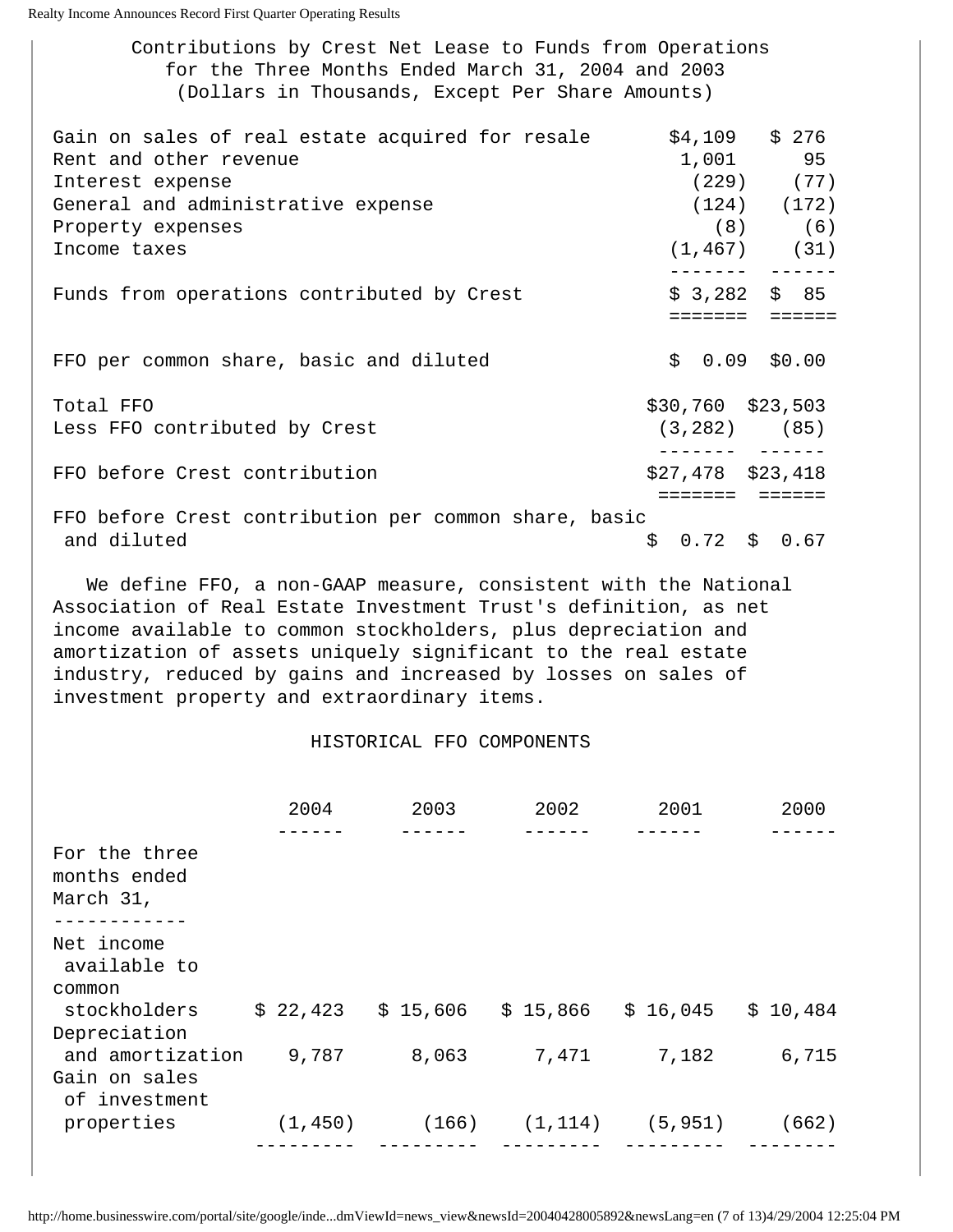| FFO                                                                                                                                | \$30,760<br>=========                            | \$23,503<br>=========                                               | \$22,223<br>========= | \$17,276<br>========= | \$16,537<br>========                        |
|------------------------------------------------------------------------------------------------------------------------------------|--------------------------------------------------|---------------------------------------------------------------------|-----------------------|-----------------------|---------------------------------------------|
| Total FFO per                                                                                                                      |                                                  |                                                                     |                       |                       |                                             |
| diluted share                                                                                                                      |                                                  | $$0.81$ $$0.67$                                                     | \$0.67                | \$0.65                | \$0.62                                      |
| FFO components,<br>per diluted<br>share:<br>FFO before<br>Crest's                                                                  |                                                  |                                                                     |                       |                       |                                             |
| contribution<br>Crest FFO                                                                                                          | \$0.72                                           | \$0.67                                                              | \$0.66                | \$0.60                | \$0.62                                      |
| contribution                                                                                                                       | 0.09                                             | 0.00                                                                | 0.01                  | 0.04                  | 0.00                                        |
| Total FFO                                                                                                                          | \$0.81<br>=========                              | \$0.67<br>$\equiv \equiv \equiv \equiv \equiv \equiv \equiv \equiv$ | \$0.67<br>=========   | \$0.65<br>=========   | \$0.62<br>========                          |
| Cash dividends<br>paid per share<br>Diluted shares<br>outstanding 38, 160, 639 35, 005, 985 33, 091, 747 26, 655, 676 26, 816, 928 | $$0.600$ $$0.585$                                |                                                                     | $$0.570$ $$0.555$     |                       | \$0.540                                     |
|                                                                                                                                    |                                                  | CONSOLIDATED BALANCE SHEETS                                         |                       |                       |                                             |
|                                                                                                                                    | As of March 31, 2004 and December 31, 2003       |                                                                     |                       |                       |                                             |
|                                                                                                                                    | (dollars in thousands, except per share amounts) |                                                                     |                       |                       |                                             |
|                                                                                                                                    |                                                  |                                                                     |                       | 2004                  | 2003                                        |
| <b>ASSETS</b>                                                                                                                      |                                                  |                                                                     |                       |                       |                                             |
| Real estate, at cost:<br>Land                                                                                                      |                                                  |                                                                     |                       |                       | \$598,901 \$557,288                         |
| Buildings and improvements                                                                                                         |                                                  |                                                                     |                       |                       | 1,033,627 975,894                           |
|                                                                                                                                    |                                                  |                                                                     |                       |                       | 1,632,528 1,533,182                         |
| Less accumulated depreciation and<br>amortization                                                                                  |                                                  |                                                                     |                       | ________ _____        | $(279, 814)$ $(272, 647)$                   |
| Net real estate held for investment<br>Real estate held for sale, net                                                              |                                                  |                                                                     |                       | 1,352,714 1,260,535   | 41,727 60,110<br>--------- ---------        |
| Net real estate<br>Cash and cash equivalents<br>Accounts receivable<br>Goodwill, net                                               |                                                  |                                                                     |                       | 1,394,441 1,320,645   | 5,550 4,837<br>3,216 3,950<br>17,206 17,206 |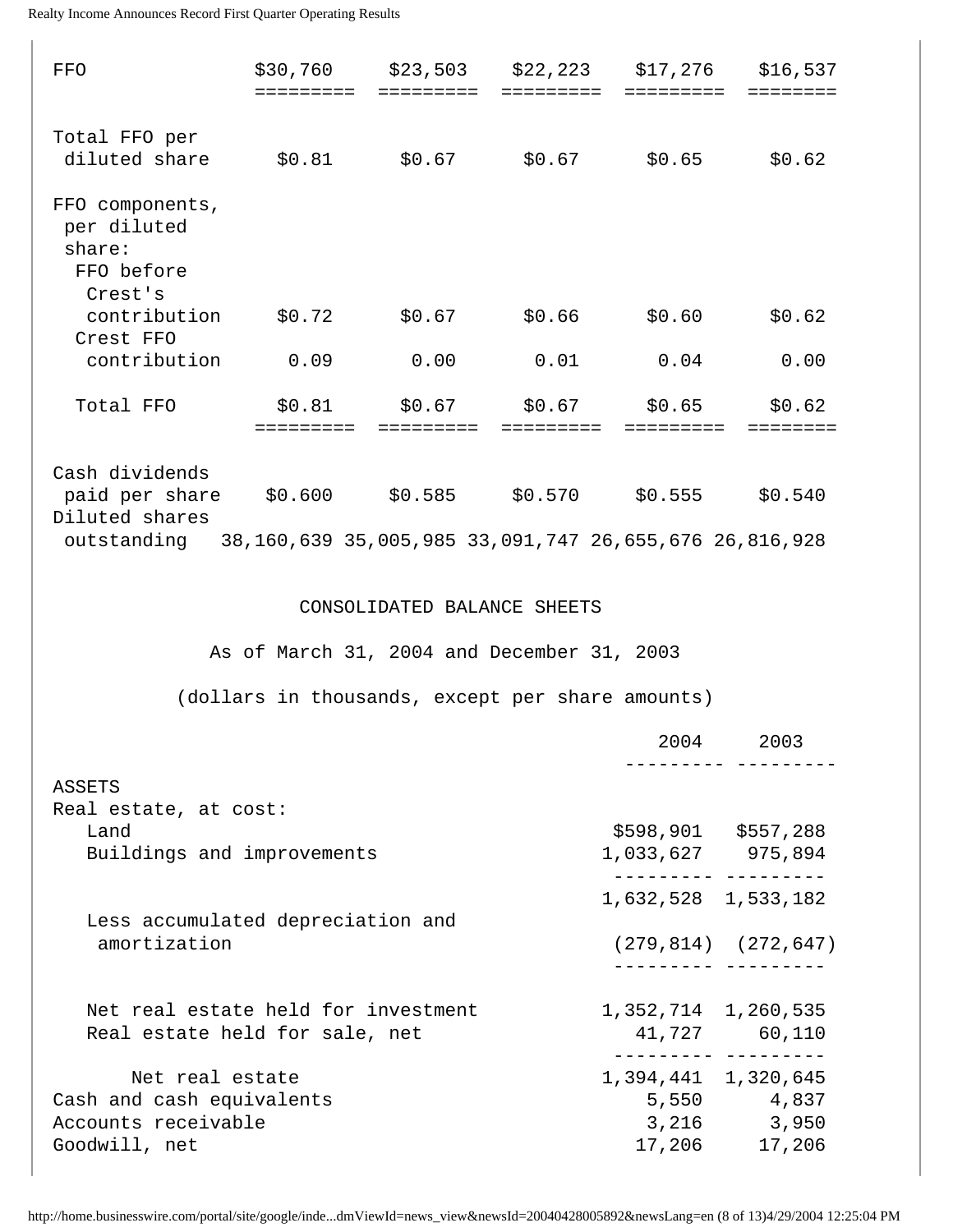| Other assets                                                                                                                                                                                                                                                                                                                                                                |  |  |                                                                                       |  |                                  |  | 12,921 13,619<br>---------- -------                                                 |
|-----------------------------------------------------------------------------------------------------------------------------------------------------------------------------------------------------------------------------------------------------------------------------------------------------------------------------------------------------------------------------|--|--|---------------------------------------------------------------------------------------|--|----------------------------------|--|-------------------------------------------------------------------------------------|
| Total assets                                                                                                                                                                                                                                                                                                                                                                |  |  | $$1,433,334$ $$1,360,257$                                                             |  |                                  |  |                                                                                     |
| LIABILITIES AND STOCKHOLDERS' EQUITY<br>Distributions payable<br>Accounts payable and accrued expenses<br>Other liabilities<br>Line of credit payable<br>Notes payable                                                                                                                                                                                                      |  |  | $$7,972$ $$7,582$<br>10,521 11,479<br>6,183 7,030<br>33,200 26,400<br>480,000 480,000 |  |                                  |  |                                                                                     |
| Total liabilities                                                                                                                                                                                                                                                                                                                                                           |  |  |                                                                                       |  |                                  |  | 537,876 532,491<br>. <u>_ _ _ _ _ _ _ _</u> _ _ _ _ _ _ _ _ _                       |
| Stockholders' equity:<br>Preferred stock and paid in capital, par value<br>\$1.00 per share, 20,000,000 shares<br>authorized, 4,125,700 shares issued<br>and outstanding<br>Common stock and paid in capital, par value<br>\$1.00 per share, 100,000,000 shares<br>authorized, 39,611,507 and 37,909,086<br>shares issued and outstanding in 2004 and<br>2003, respectively |  |  |                                                                                       |  |                                  |  | 99,368 99,368<br>1,037,491 969,030<br>$(241, 401)$ $(240, 632)$                     |
| Distributions in excess of net income                                                                                                                                                                                                                                                                                                                                       |  |  |                                                                                       |  |                                  |  |                                                                                     |
| Total stockholders' equity                                                                                                                                                                                                                                                                                                                                                  |  |  |                                                                                       |  |                                  |  | 895,458 827,766                                                                     |
| Total liabilities and stockholders' equity \$1,433,334 \$1,360,257                                                                                                                                                                                                                                                                                                          |  |  |                                                                                       |  |                                  |  |                                                                                     |
| The following table sets forth certain information regarding our<br>properties classified according to the business of the respective<br>tenants, expressed as a percentage of our total rental revenue:                                                                                                                                                                    |  |  |                                                                                       |  |                                  |  |                                                                                     |
|                                                                                                                                                                                                                                                                                                                                                                             |  |  |                                                                                       |  | Percentage of Rental Revenue (a) |  |                                                                                     |
| For the<br>Quarter<br>Ended                                                                                                                                                                                                                                                                                                                                                 |  |  |                                                                                       |  | For the Years Ended              |  |                                                                                     |
| Industries (28) 31, 31, 31, 31, 31, 31, 31, 31,                                                                                                                                                                                                                                                                                                                             |  |  |                                                                                       |  |                                  |  | March Dec. Dec. Dec. Dec. Dec. Dec. Dec.<br>2004 2003 2002 2001 2000 1999 1998 1997 |

http://home.businesswire.com/portal/site/google/inde...dmViewId=news\_view&newsId=20040428005892&newsLang=en (9 of 13)4/29/2004 12:25:04 PM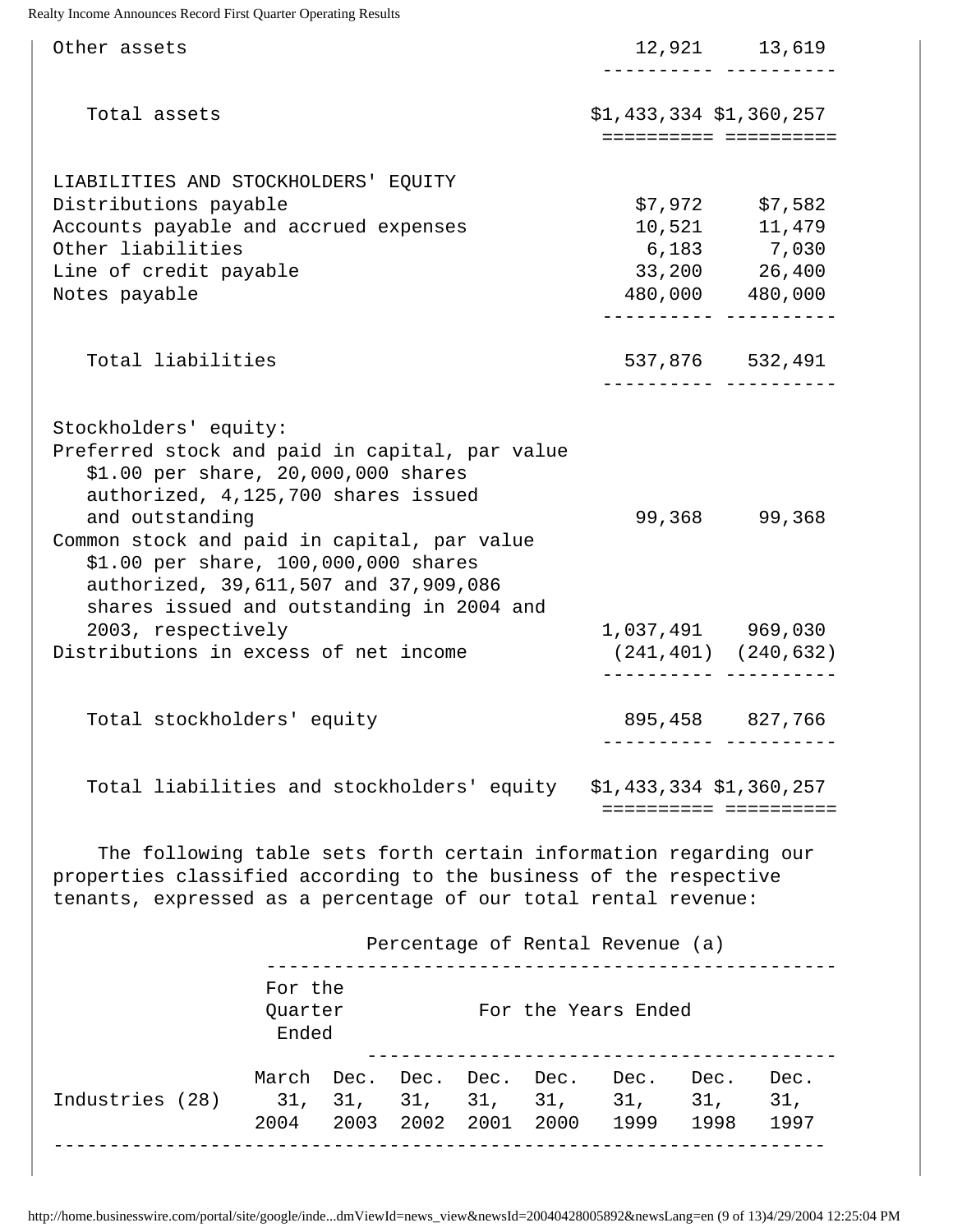| Apparel Stores        | 1.9% | 2.1% | 2.3%              | 2.4% | 2.4%  | 3.8%  | 4.1%  | 0.7%              |
|-----------------------|------|------|-------------------|------|-------|-------|-------|-------------------|
| Automotive            |      |      |                   |      |       |       |       |                   |
| Collision             |      |      |                   |      |       |       |       |                   |
| Services              | 0.7  | 0.3  | $ -$              |      |       |       |       |                   |
| Automotive Parts      | 4.0  | 4.5  | 4.9               | 5.7  | $6.0$ | 6.3   | 6.1   | 7.3               |
| Automotive            |      |      |                   |      |       |       |       |                   |
| Services              | 7.6  | 8.3  | 7.0               | 5.7  | 5.8   | 6.6   | 7.5   | 6.4               |
| Automotive Tire       |      |      |                   |      |       |       |       |                   |
| Services              | 8.1  | 3.1  | 2.7               | 2.6  | 2.3   | 2.3   | 1.7   | 1.8               |
| Book Stores           | 0.4  | 0.4  | 0.4               | 0.4  | 0.5   | 0.5   | 0.6   | 0.5               |
| Business Services 0.1 |      | 0.1  | 0.1               | 0.1  | 0.1   | 0.1   | (b)   | $- -$             |
| Child Care            | 15.5 | 17.8 | 20.8              | 23.9 | 24.7  | 25.3  | 29.2  | 35.9              |
| Consumer              |      |      |                   |      |       |       |       |                   |
| Electronics           | 2.6  | 3.0  | 3.3               | 4.0  | 4.9   | 4.4   | 5.4   | 6.5               |
| Convenience           |      |      |                   |      |       |       |       |                   |
| Stores                | 17.0 | 13.3 | 9.1               | 8.4  | 8.4   | 7.2   | 6.1   | 5.5               |
| Craft & Novelty       | 0.5  | 0.6  | 0.4               | 0.4  | 0.4   | 0.4   | (b)   | $-\:\:-$          |
| Drug Stores           | 0.1  | 0.2  | 0.2               | 0.2  | 0.2   | 0.2   | 0.1   | $- -$             |
| Entertainment         | 2.3  | 2.6  | 2.3               | 1.8  | 2.0   | 1.2   | $- -$ | $ -$              |
| Equipment Rental      |      |      |                   |      |       |       |       |                   |
| Services              | 0.3  | 0.2  |                   |      |       | $- -$ |       | $- -$             |
| General               |      |      |                   |      |       |       |       |                   |
| Merchandise           | 0.4  | 0.5  | 0.5               | 0.6  | 0.6   | 0.6   | (b)   |                   |
| Grocery Stores        | 0.8  | 0.4  | 0.5               | 0.6  | 0.6   | 0.5   | (b)   | $ -$              |
| Health & Fitness      | 3.9  | 3.8  | 3.8               | 3.6  | 2.4   | 0.6   | 0.1   | $- -$             |
| Home Furnishings      | 4.2  | 4.9  | 5.4               | 6.0  | 5.8   | 6.5   | 7.8   | 5.6               |
| Home Improvement      | 1.0  | 1.1  | 1.2               | 1.3  | 2.0   | 3.6   | (b)   | $- \, -$          |
| Office Supplies       | 1.7  | 1.9  | 2.1               | 2.2  | 2.3   | 2.6   | 3.0   | 1.7               |
| Pet Supplies &        |      |      |                   |      |       |       |       |                   |
| Services              | 1.4  | 1.7  | 1.7               | 1.6  | 1.5   | 1.1   | 0.6   | 0.2               |
| Private Education 1.1 |      | 1.2  | 1.3               | 1.5  | 1.4   | 1.2   | 0.9   | $\qquad \qquad -$ |
| Restaurants           | 10.1 | 11.8 | 13.5              | 12.2 | 12.3  | 13.3  | 16.2  | 19.8              |
| Shoe Stores           | 0.4  | 0.9  | 0.8               | 0.7  | 0.8   | 1.1   | 0.8   | 0.2               |
| Sporting Goods        | 3.5  | 3.8  | 4.1               | 0.9  |       |       |       |                   |
| Theaters              | 3.6  | 4.1  | 3.9               | 4.3  | 2.7   | 0.6   |       |                   |
| Travel Plazas         | 0.4  | 0.3  | $\qquad \qquad -$ | $ -$ | $- -$ | $- -$ | $- -$ |                   |
| Video Rental          | 3.0  | 3.3  | 3.3               | 3.7  | 3.9   | 4.3   | 3.8   | 0.6               |
| Other                 | 3.4  | 3.8  | 4.4               | 5.2  | 6.0   | 5.7   | 6.0   | 7.3               |
|                       |      |      |                   |      |       |       |       |                   |
|                       |      |      |                   |      |       |       |       |                   |

 Totals 100.0% 100.0% 100.0% 100.0% 100.0% 100.0% 100.0% 100.0% ===== ===== ===== ===== ===== ===== ===== =====

(a) Includes rental revenue for all properties (including revenue from properties classified to discontinued operations) owned by Realty Income and excludes properties owned by our subsidiary, Crest. (b) Less than 0.1%

 The following table sets forth certain information regarding the timing of the initial lease term expirations (excluding extension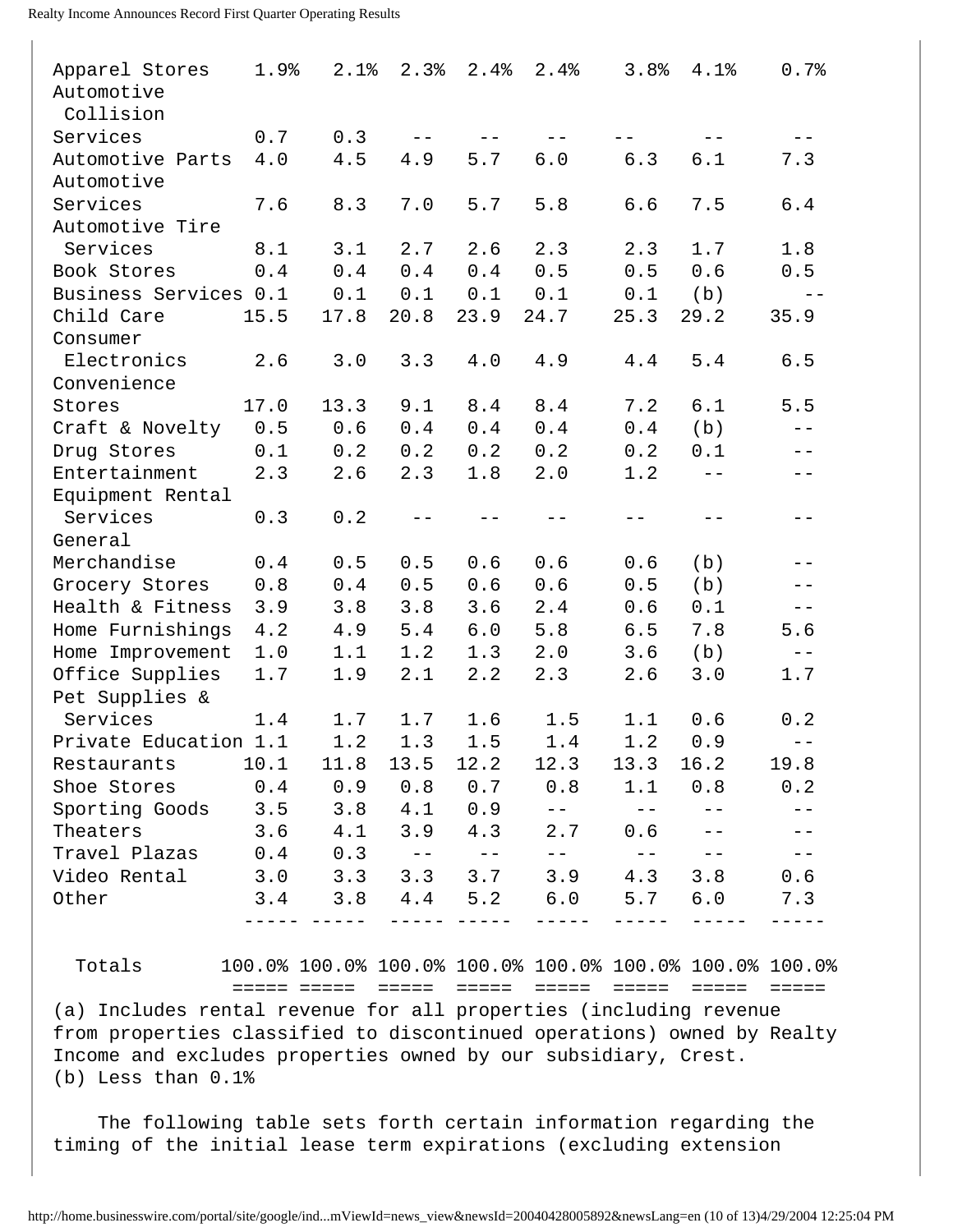options) on our 1,483 net leased, single-tenant retail properties as of March 31, 2004 (dollars in thousands):

| Rental Revenue                                                                                                                                                                                                                                                                                                                                                                                                                                                                                            |                  |                                                    |  |                               |  |  |
|-----------------------------------------------------------------------------------------------------------------------------------------------------------------------------------------------------------------------------------------------------------------------------------------------------------------------------------------------------------------------------------------------------------------------------------------------------------------------------------------------------------|------------------|----------------------------------------------------|--|-------------------------------|--|--|
| Year                                                                                                                                                                                                                                                                                                                                                                                                                                                                                                      | Number of Leases |                                                    |  | for the Quarter Tercentage of |  |  |
|                                                                                                                                                                                                                                                                                                                                                                                                                                                                                                           |                  | Expiring(a) Ended March 31, 2004(b) Rental Revenue |  |                               |  |  |
| 2004                                                                                                                                                                                                                                                                                                                                                                                                                                                                                                      | 111              | \$2,372                                            |  | 5.9%                          |  |  |
| 2005                                                                                                                                                                                                                                                                                                                                                                                                                                                                                                      | 75               | 1,395                                              |  | 3.4                           |  |  |
| 2006                                                                                                                                                                                                                                                                                                                                                                                                                                                                                                      | 91               | 2,046                                              |  | 5.1                           |  |  |
| 2007                                                                                                                                                                                                                                                                                                                                                                                                                                                                                                      | 118              | 2,152                                              |  | 5.3                           |  |  |
| 2008                                                                                                                                                                                                                                                                                                                                                                                                                                                                                                      | 98               | 2,095                                              |  | 5.2                           |  |  |
| 2009                                                                                                                                                                                                                                                                                                                                                                                                                                                                                                      | 46               | 1,023                                              |  | 2.5                           |  |  |
| 2010                                                                                                                                                                                                                                                                                                                                                                                                                                                                                                      | 38               | 850                                                |  | 2.1                           |  |  |
| 2011                                                                                                                                                                                                                                                                                                                                                                                                                                                                                                      | 40               | 1,409                                              |  | 3.5                           |  |  |
| 2012                                                                                                                                                                                                                                                                                                                                                                                                                                                                                                      | 45               | 1,385                                              |  | 3.4                           |  |  |
| 2013                                                                                                                                                                                                                                                                                                                                                                                                                                                                                                      | 76               | 3,367                                              |  | 8.3                           |  |  |
| 2014                                                                                                                                                                                                                                                                                                                                                                                                                                                                                                      | 38               | 1,656                                              |  | 4.1                           |  |  |
| 2015                                                                                                                                                                                                                                                                                                                                                                                                                                                                                                      | 39               | 1,061                                              |  | 2.6                           |  |  |
| 2016                                                                                                                                                                                                                                                                                                                                                                                                                                                                                                      | 14               | 383                                                |  | 0.9                           |  |  |
| 2017                                                                                                                                                                                                                                                                                                                                                                                                                                                                                                      | 19               | 1,496                                              |  | 3.7                           |  |  |
| 2018                                                                                                                                                                                                                                                                                                                                                                                                                                                                                                      | 22               | 571                                                |  | 1.4                           |  |  |
| 2019                                                                                                                                                                                                                                                                                                                                                                                                                                                                                                      | 75               | 2,500                                              |  | 6.2                           |  |  |
| 2020                                                                                                                                                                                                                                                                                                                                                                                                                                                                                                      | 52               | 1,061                                              |  | 2.6                           |  |  |
| 2021                                                                                                                                                                                                                                                                                                                                                                                                                                                                                                      | 130              | 3,724                                              |  | 9.2                           |  |  |
| 2022                                                                                                                                                                                                                                                                                                                                                                                                                                                                                                      | 96               | 2,584                                              |  | $6.4$                         |  |  |
| 2023                                                                                                                                                                                                                                                                                                                                                                                                                                                                                                      | 232              | 6,174                                              |  | 15.2                          |  |  |
| 2024                                                                                                                                                                                                                                                                                                                                                                                                                                                                                                      | 16               | 225                                                |  | 0.6                           |  |  |
| 2026                                                                                                                                                                                                                                                                                                                                                                                                                                                                                                      | 2                | 93                                                 |  | 0.2                           |  |  |
| 2028                                                                                                                                                                                                                                                                                                                                                                                                                                                                                                      | $\sqrt{2}$       | 54                                                 |  | 0.1                           |  |  |
| 2033                                                                                                                                                                                                                                                                                                                                                                                                                                                                                                      | 3                | 324                                                |  | 0.8                           |  |  |
| 2034                                                                                                                                                                                                                                                                                                                                                                                                                                                                                                      | $\overline{a}$   | 208                                                |  | 0.5                           |  |  |
| 2037                                                                                                                                                                                                                                                                                                                                                                                                                                                                                                      | 3                | 338                                                |  | 0.8                           |  |  |
| Totals                                                                                                                                                                                                                                                                                                                                                                                                                                                                                                    | 1,483            | \$40,546                                           |  | 100.0%                        |  |  |
| (a) Excludes properties owned by our subsidiary, Crest. The lease<br>expirations for properties under construction are based on the<br>estimated date of completion of those properties.<br>(b) Includes rental revenue of \$57 from properties reclassified to<br>discontinued operations and excludes revenue of \$1,444 from four<br>multi-tenant properties and from 23 vacant and unleased properties at<br>March 31, 2004 and revenue of \$1,001 from properties owned by our<br>subsidiary, Crest. |                  |                                                    |  |                               |  |  |
| The following table sets forth certain state-by-state information<br>regarding Realty Income's property portfolio as of March 31, 2004                                                                                                                                                                                                                                                                                                                                                                    |                  |                                                    |  |                               |  |  |

(dollars in thousands):

 Rental Revenue Approx. for the Quarter Percentage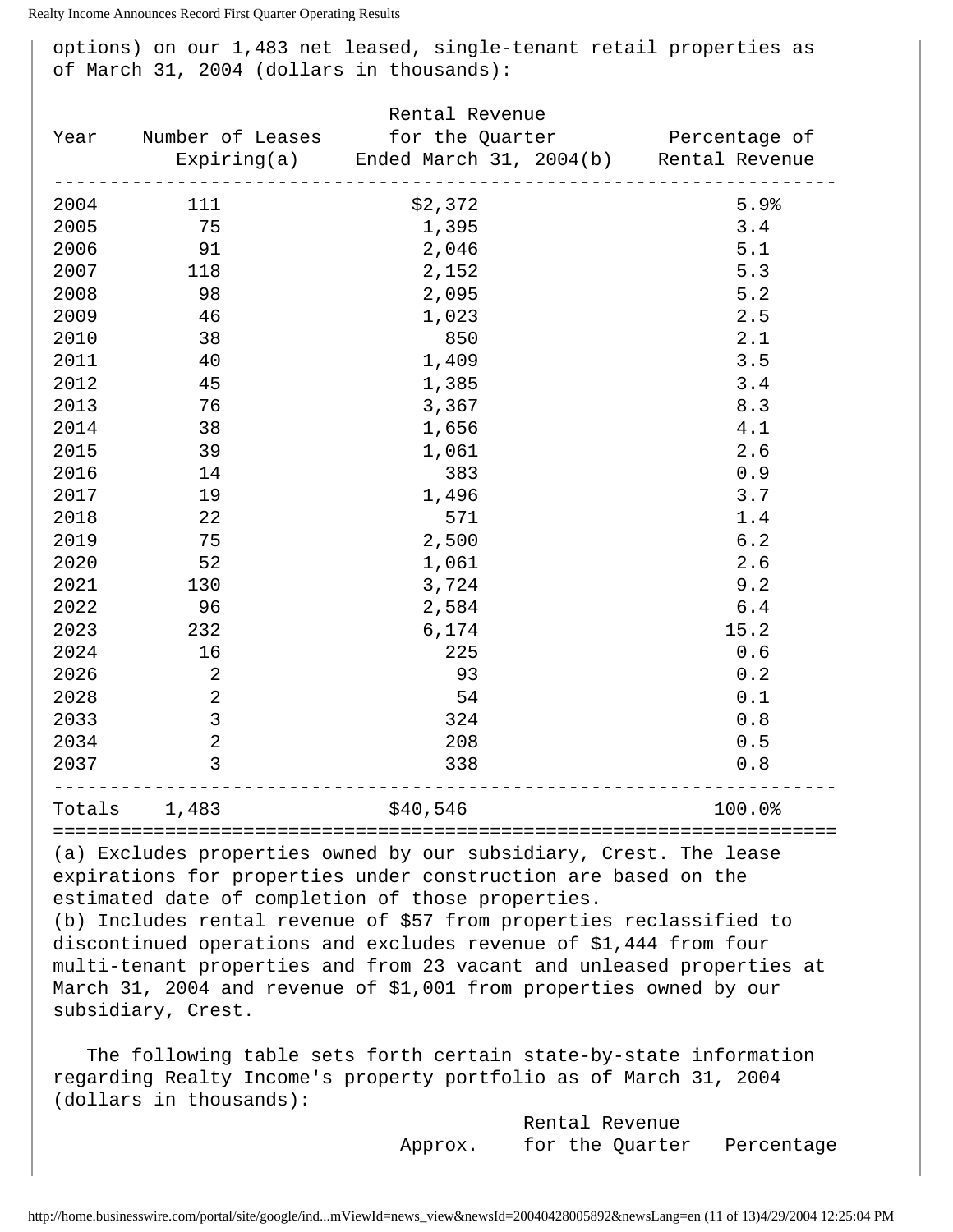|            | State Properties(a) Leased Sq. Ft.(a) |      |           | Number of Percent Leasable Ended March 31, of Rental<br>2004(b) | Revenue    |
|------------|---------------------------------------|------|-----------|-----------------------------------------------------------------|------------|
| Alabama    | 17                                    | 100% | 145,600   | \$355                                                           | 0.8%       |
| Alaska     | 2                                     | 100  | 128,500   | 251                                                             | 0.6        |
| Arizona    | 69                                    | 99   | 332,600   | 1,021                                                           | 2.4        |
| Arkansas   | 8                                     | 100  | 48,800    | 172                                                             | $0.4$      |
|            | California 61                         | 100  | 1,057,100 | 3,894                                                           | 9.3        |
| Colorado   | 44                                    | 98   | 314,600   | 991                                                             | 2.4        |
| Conn.      | 16                                    | 100  | 245,600   | 926                                                             | 2.2        |
| Delaware   | 16                                    | 100  | 29,100    | 338                                                             | 0.8        |
| Florida    | 125                                   | 98   | 1,261,300 | 4,185                                                           | 10.0       |
| Georgia    | 100                                   | 99   | 612,500   | 2,412                                                           | 5.7        |
| Idaho      | 11                                    | 100  | 52,000    | 195                                                             | 0.4        |
| Illinois   | 44                                    | 95   | 358,600   | 1,261                                                           | 3.0        |
|            | 27                                    |      | 150,100   |                                                                 | 1.3        |
| Indiana    | 9                                     | 96   |           | 553<br>173                                                      |            |
| Iowa       |                                       | 100  | 57,600    |                                                                 | 0.4<br>1.3 |
| Kansas     | 22                                    | 91   | 201,300   | 560                                                             |            |
| Kentucky   | 13                                    | 100  | 43,600    | 284                                                             | 0.7        |
| Louisiana  | 13                                    | 100  | 62,500    | 197                                                             | 0.5        |
| Maryland   | 24                                    | 100  | 207,600   | 1,109                                                           | 2.6        |
| Mass.      | 37                                    | 100  | 203,100   | 1,000                                                           | 2.4        |
| Michigan   | 13                                    | 100  | 81,600    | 297                                                             | 0.7        |
| Minnesota  | 20                                    | 95   | 235,400   | 501                                                             | 1.2        |
| Miss.      | 23                                    | 91   | 179,400   | 412                                                             | 1.0        |
| Missouri   | 33                                    | 100  | 228,100   | 697                                                             | 1.7        |
| Montana    | 2                                     | 100  | 30,000    | 77                                                              | 0.2        |
| Nebraska   | 10                                    | 100  | 91,200    | 305                                                             | 0.7        |
| Nevada     | 10                                    | 100  | 100,700   | 415                                                             | 1.0        |
| N.H.       | 9                                     | 100  | 55,200    | 277                                                             | 0.7        |
|            | New Jersey 25                         | 100  | 132,100   | 1,059                                                           | 2.5        |
| New Mexico | 6                                     | 100  | 48,800    | 93                                                              | 0.2        |
| New York   | 26                                    | 100  | 270,600   | 1,384                                                           | 3.3        |
| N.C.       | 48                                    | 100  | 241,500   | 1,131                                                           | 2.7        |
| N.D.       | $\mathbf 1$                           | 100  | 22,000    | 19                                                              | (c)        |
| Ohio       | 75                                    | 100  | 504,900   | 1,864                                                           | 4.4        |
| Oklahoma   | 17                                    | 100  | 94,300    | 361                                                             | 0.9        |
| Oregon     | 18                                    | 100  | 259,900   | 564                                                             | 1.3        |
| PA         | 68                                    | 100  | 380,500   | 1,81                                                            | 4.3        |
| R.I.       | 1                                     | 100  | 3,500     | 29                                                              | 0.1        |
| S.C.       | 53                                    | 98   | 158,100   | 995                                                             | 2.4        |
| S.D.       | 1                                     | 100  | 6,500     | 24                                                              | 0.1        |
| Tennessee  | 98                                    | 100  | 462,400   | 2,168                                                           | 5.2        |
| Texas      | 173                                   | 96   | 1,634,100 | 4,278                                                           | 10.2       |
| Utah       | 6                                     | 100  | 35,100    | 120                                                             | 0.3        |
| Vermont    | $\mathbf 1$                           | 100  | 2,500     | 22                                                              | 0.1        |
| Virginia   | 55                                    | 100  | 412,600   | 2,058                                                           | 4.9        |
|            | Washington 38                         | 100  | 250,900   | 701                                                             | 1.7        |
| W. Va.     | 2                                     | 100  | 16,800    | 40                                                              | 0.1        |
| Wisconsin  | 16                                    | 88   | 162,300   | 343                                                             | 0.8        |